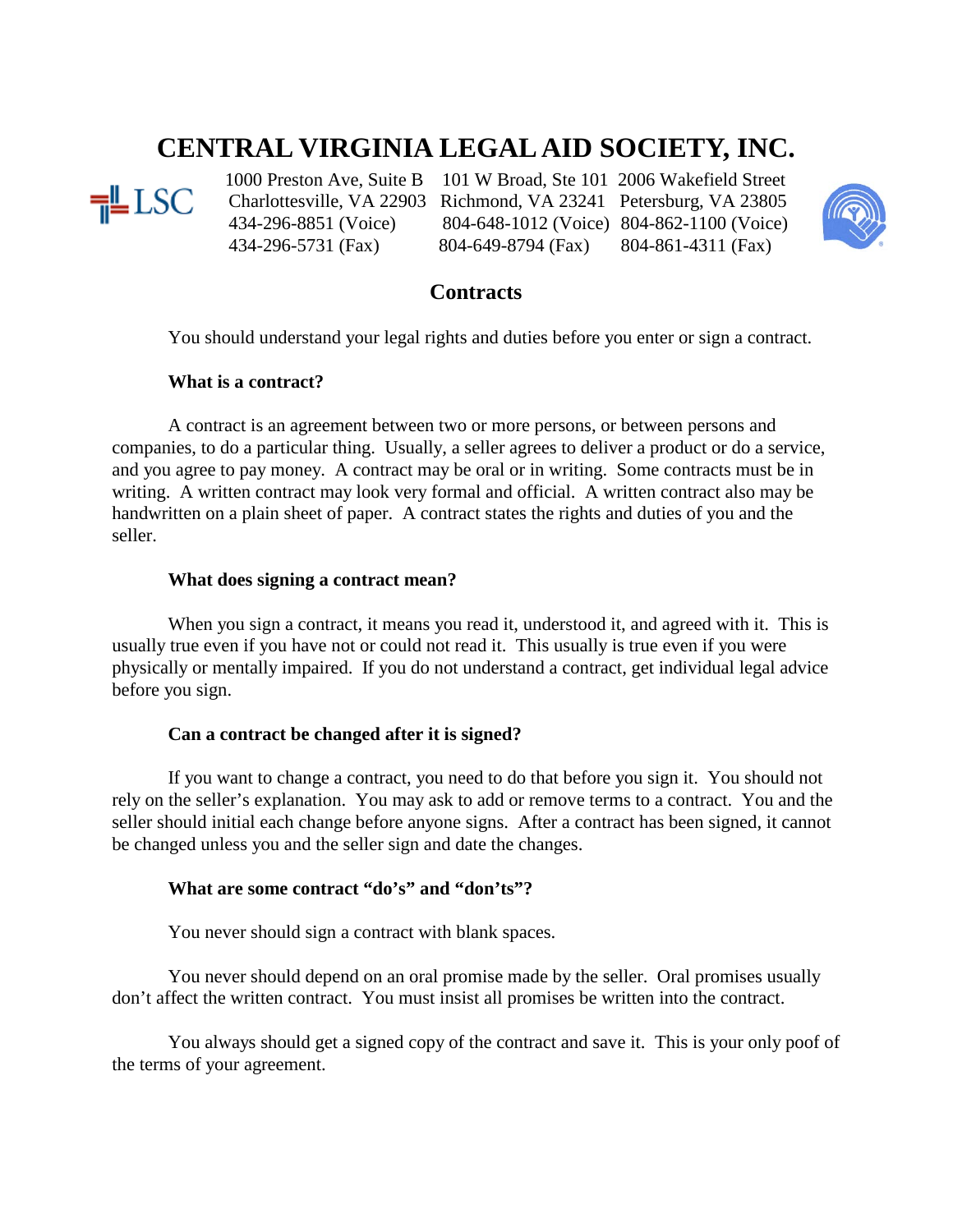You always should get a signed and dated receipt for any payment, and save it. This is your only proof you have paid. Money orders are hard to trace. Cash payments cannot be proved without a receipt.

#### **What is "buying on credit"?**

You can pay for things two ways. You can pay in full. You also can finance over time. When you buy on time, the seller is giving you credit. This is the same as a loan. In return, you promise to pay the amount of the loan plus interest. If you finance over time, the total cost increases. This is because you also are paying for the cost of credit.

If you finance over time, be sure you read, understand, and agree with everything on all of the papers, before you sign anything. The papers should tell you the following things.

- The exact price you are paying. .
- Any down payment or trade in.
- The amount you are financing.
- The finance charge (the dollar amount the credit will cost you).
- The annual percentage rate (APR), which is the rate of interest stated as a yearly rate.
- The number and amount of payments.
- The date the payments are due.
- The total sales price (the sum of the monthly payments, plus any down payment or trade

in).

#### **What happens when two people sign a contract?**

When two or more persons sign a contract or loan, it generally sets forth "joint and severable liability." This means the seller has many ways to collect the debt. The seller may collect the debt from one debtor entirely. The seller may collect the debt from the other debtor entirely. The seller may collect some of the debt from each debtor, as long as the seller collects no more than the entire debt.

If you pay more than your ½ share of a debt, you may file a lawsuit for "contribution" against the other person who signed contract. You may be able to get a judgment against the other person for the excess amount you paid.

#### **What is "co-signing" a contract?**

If you are asked to co-sign a contract or loan, be sure you understand what that means. Before you co-sign, the seller or lender must give you a notice. It must say the following things:

"You are being asked to guarantee this debt. Think carefully before you do. If the borrower doesn't pay the debt, you will have to. Be sure you can afford to pay if you have to, and that you want to accept this responsibility.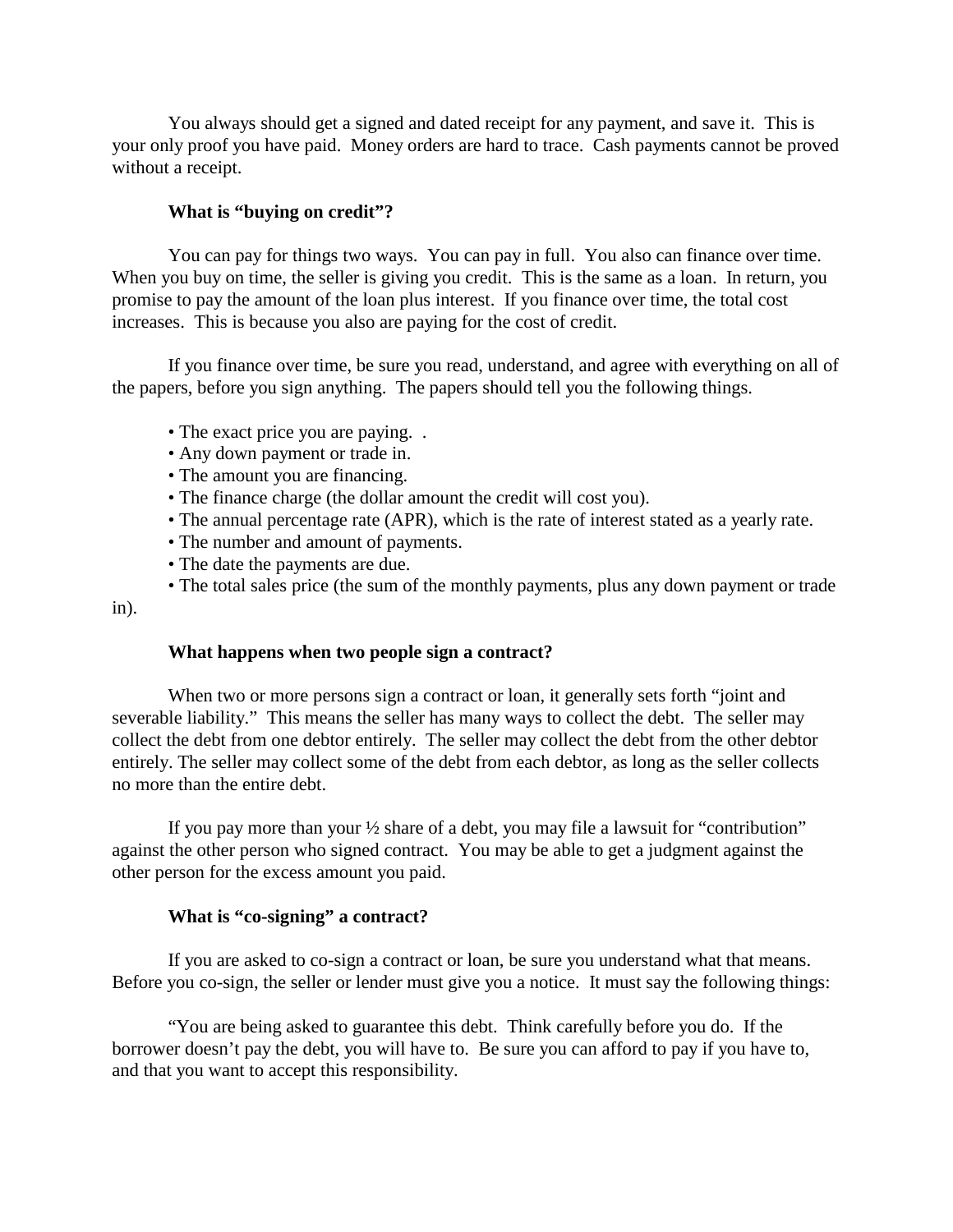"You may have to pay up to the full amount of the debt if the borrower does not pay. You may also have to pay late fees or collection costs, which increase this amount.

"The creditor can collect this debt from you without first trying to collect from the borrower. The creditor can use the same collection methods against you that can be used against the borrower, such as suing you, garnishing your wages, etc. If this debt is ever in default, that fact may become a part of your credit record.

"This notice is not the contract that makes you liable for the debt."

#### **Should I co-sign a contract?**

When you are asked to co-sign, you are being asked to take a risk that a business will not take. The seller or lender would not ask you to co-sign if the other person signing the contract were a good risk. Despite the risk, there may be times when you want to co-sign. Before you cosign you should think about the following things:

• Be sure you can afford to pay the entire amount owed. If you are asked to pay and cannot, you could be sued. Also, your credit rating could be hurt.

• Even if you are not asked to pay, your owing on the debt may keep you from getting other credit you need.

• Before you put up property to stand good for the debt, be sure you understand what could happen. If the debt is not paid, you could lose these items.

#### **Can a contract be cancelled after it is signed?**

Once you sign a contract, it is valid and enforceable right away. Usually, there is no right to cancel. Generally, you cannot get out of a contract by refusing to accept, or by returning, what you bought. In the following cases, there is a "three day right to cancel."

• A home solicitation sale, or door-to-door sale. This means any sale or lease away from the seller's place of business.

• A home mortgage not used to buy the house.

In these cases, the seller must give you the following things.

- A contract with the date of sale, and the seller's name and address.
- A statement telling you about your right to cancel within 3 business days.
- A "notice of cancellation" form which you can use to cancel the contract.

If you want to cancel, you must sign, date, and return the notice of cancellation form. You must do this within 3 business days. Saturday counts as a business day. You should send the notice of cancellation by certified mail, return receipt requested. You should copy the notice of cancellation, and save it. You should save the certified mail receipt. You also should save the green return receipt.